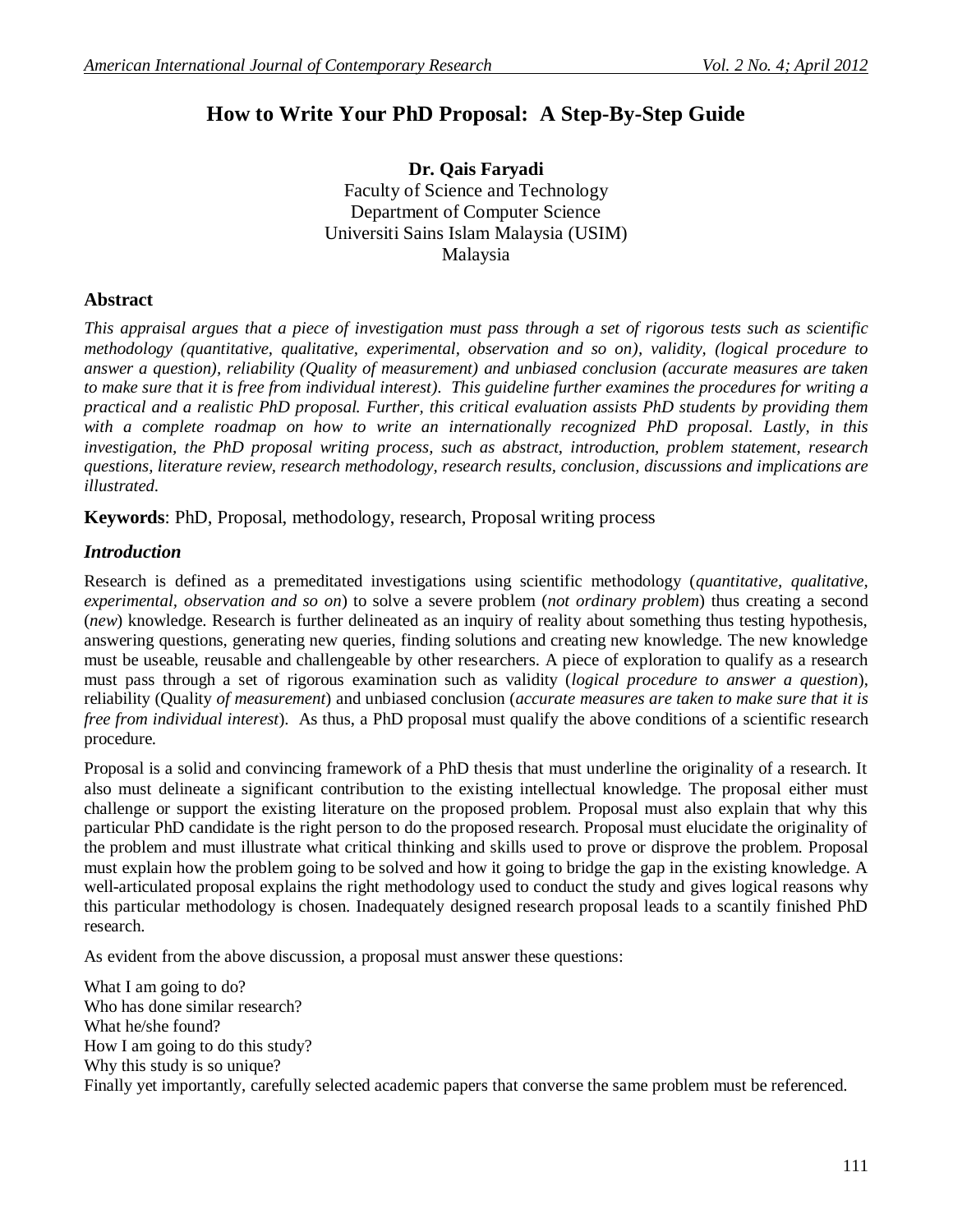## *How to Write Your Abstract*

An abstract is one of the most intricate and the same time a beautiful part of a thesis writing process. It is the most critical points of a thesis that the writer wants his readers to read. The prime objective of an abstract is to enlighten the reader about the fundamentals of a thesis. Although different disciplines entail diverse types of abstract writing process, however, the roadmap for abstract writing is approximately remains the same.

Vital Parts of an Abstract:

- (1) Problem statement formation
- (2) Construction of objectives and scope of the research
- (3) Construction of research methodology (*theories, qualitative, quantitative*) and method (*instruments*) used in the investigation.
- (4) Results and findings without adding any comments of your own
- (5) Conclusion and a concise outline of its significance

# *An Ideal Example of a Concise Abstract*

The problem investigated in this research was that the majority of foreign language classes are taught with little or no regard for the current field-tested paradigm of foreign language acquisition. The prime objective of this experimental research was to compare the effect of two different instructional design interventions in teaching Arabic as a foreign language. A Triangulation method (quantitative, qualitative and descriptive) is employed in the investigation. Instruments used to collect data were Pre-test, Post-test, interviews and questionnaires. Results signified that *BAIK* statistically improved students' performance in the final exam compared to the traditional method. In brief, BAIK significantly improved learners' attitude, satisfaction, motivation and perception about learning the Arabic as a foreign language.

# *How to Write Your Introduction*

Introduction is one of the most difficult parts of a PhD proposal. Introduction opens a dialogue with your examiners or readers. Your introduction can make or break you during the presentation. Your introduction must convince your *reader* that you are the right person among thousands of researchers. You must also show to your *reader* that how you going to fulfill his/her needs and what exceptional benefits they get from you. This is how you start your PhD proposal introduction. Now you are face to face with your *reader* and challenging him that you are the best researcher in this field. You should start talking to them gently but without fear and favor.

The following tips are crucial in introduction writing process:

- 1. Tell the reader about your problem.
- 2. Tell the reader who is suffering from that problem?
- 3. How you going to solve that problem?
- 4. Tell the reader that you are qualified and equipped with the right methods of solving that problem.
- 5. Tell the reader the benefits you offer by solving that problem?
- 6. Tell the reader what results you anticipate.
- 7. Make sure to tell what is the most important to them. No more, no less and stand for your claim.

# *How to Write Your Problem Statement*

A problem statement is a specific condition that needs urgent attention and a possible solution. Problem statement attempts to fill a gap in the existing knowledge that requires serious attention. An excellent problem statement is just a line or two. The rest of the paragraph(s) is its elaboration; a possible solution and most importantly, who says that it is a problem (cite scholarly references). The problem must generate questions for the research to answer. A PhD proposal problem statement must challenge to answer the following questions:

- 1. What is the problem? What?
- 2. Where is the problem? Where?
- 3. How to solve the problem? How?
- 4. Why you want to solve the problem? Why?
- 5. Is the problem current?
- 6. Will the problem continue in the future if it is not solved?
- 7. Who is suffering by that problem?
- 8. Will this problem prove or disprove the existing knowledge?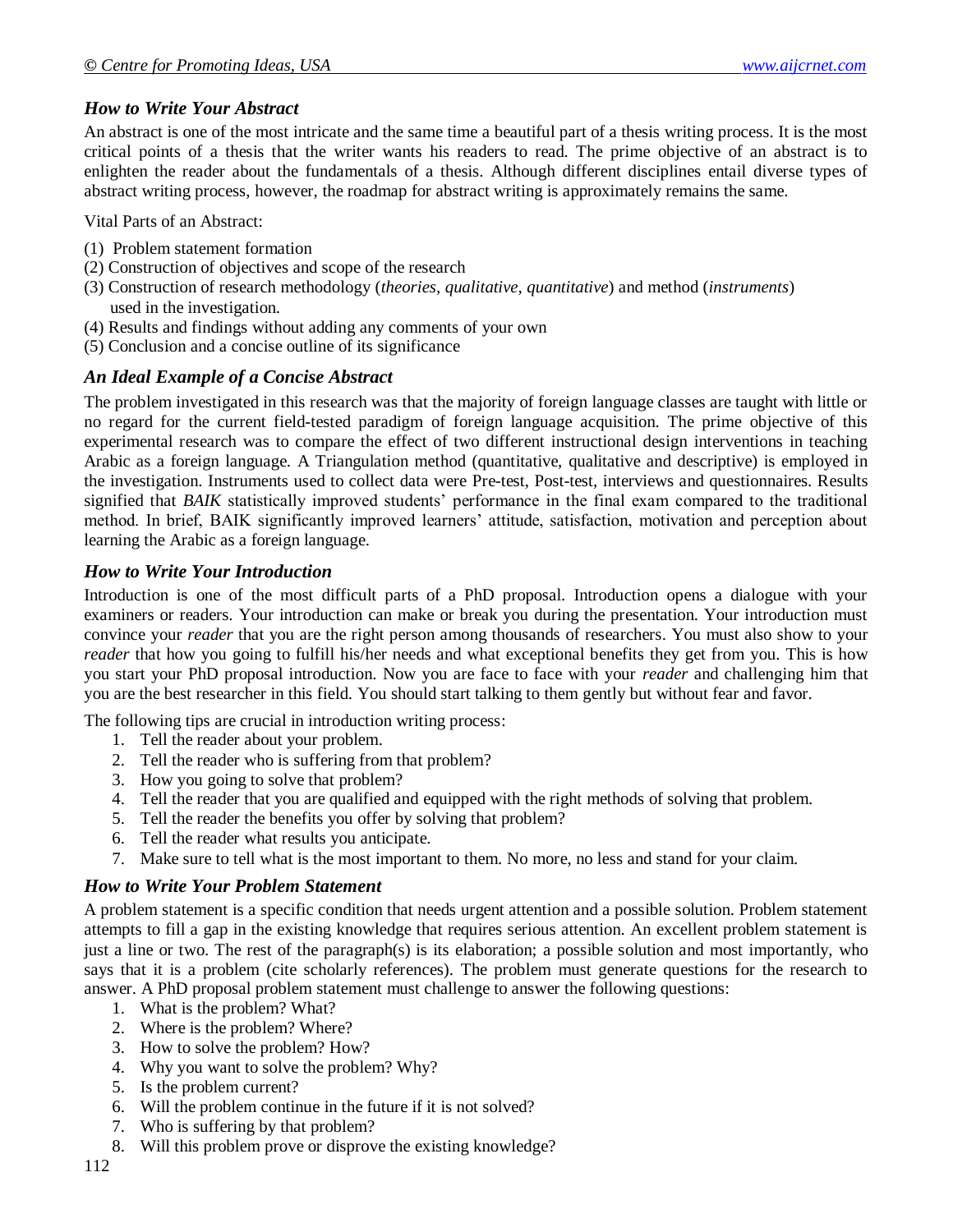# *How to Write Your Research Questions*

Your research question must be brief, relevant, focused and arguable. Good research questions create a corridor to your research. Good research questions are the spine of your proposal and later, in your thesis. The following few tips may help you to write your research questions:

- 1. Choose a topic that interests you and your readers.
- 2. Make an investigation on your topic by going through scholarly journals and see what questions are raised by your peers. Take note of what questions are not raised so that you elevate it.
- 3. Your research questions should not be answered by simple facts; it must require critical analysis and field tested research. It must be provoking and requires significant examination.
- 4. Your research questions should be neither very broad nor very narrow. If too narrow, you will have difficulty in finding relevant information.
- 5. Do not forget to show your research questions to your supervisors before going into details of it.

### *How to Write Your Literature Review*

Review of the literature is the life cycle of every proposal writing process. Literature review connotes a systematic account of documented literature by qualified and accredited scholars and researchers. When writing review of the literature you must show to your examiners and readers that what knowledge has been documented about your problem statement and what knowledge has not been documented yet so that you are about to document it. Your piece of literature must speak loud and clear about your research objectives, questions and your problem statement. As thus, your literature review should define and strengthen your research. It should not be a long list of bibliographic references or a summary of rearticulated materials to persuade your readers.

When evaluating literature review in PhD proposal defense, you must ask yourself:

- 1. Does the literature review discuss about authenticity of his problem statement?
- 2. Does the literature review significantly support the severity of his problem statement?
- 3. Does the researcher agree or disagree with existing knowledge, and why?
- 4. Is his/her final judgment or conclusion is sound, logical and persuasive?
- 5. Does the researcher find literatures that prove or disprove his problem statement?

### *How to Write Your Methodology*

Methodology refers to the theoretical analysis of your research while method refers to a systematic and orderly arrangement and measuring of your research. The Method of a research designates that how you going to demeanor your research. It also leads you on how to advance with your research. Method is just like a tool utilized by a researcher to measure the activities of the study. Different methodologies are used with different studies. Thus, methodology indicates rational and idealistic postulation of your study while method refers to the how to do of it. For example: **Research on human feelings:**

Methodology: Triangulation (Qualitative, Quantitative and Descriptive) mixed.

Method: Research design, population, sample, instrument, validity, reliability and result and so on.

Some useful points when formulating your research methodology:

- 1. Choose your methodology based on the type of research you are conducting.
- 2. Institute a clear and concise affiliation between your study and your methodology.
- 3. Ask yourself whether this methodology answers your research questions?
- 4. Provide meaningful reason for choosing your methodology such as literature review.
- 5. Divide your method into research design, population, sample, instrument, validity, reliability, results and implementation phases.
- 6. Most importantly, are you comfortable with it?

### *How to Write Your Results*

Your PhD proposal does not need elaborative results at this point of time. At this stage of PhD proposal writing you have not proved or disproved your problem statement and research questions yet. At this juncture you only hypothesis or anticipate your results in the future. For example let say your topic is about *magnesium chloride*, you may state hypothetically that *this experimental research will prove that magnesium chloride regulates the activities of insulin the hormone that helps control blood glucose levels in diabetic patients.* Our discussion about result is still relevant when you come to the result chapter in your PhD thesis, hopefully.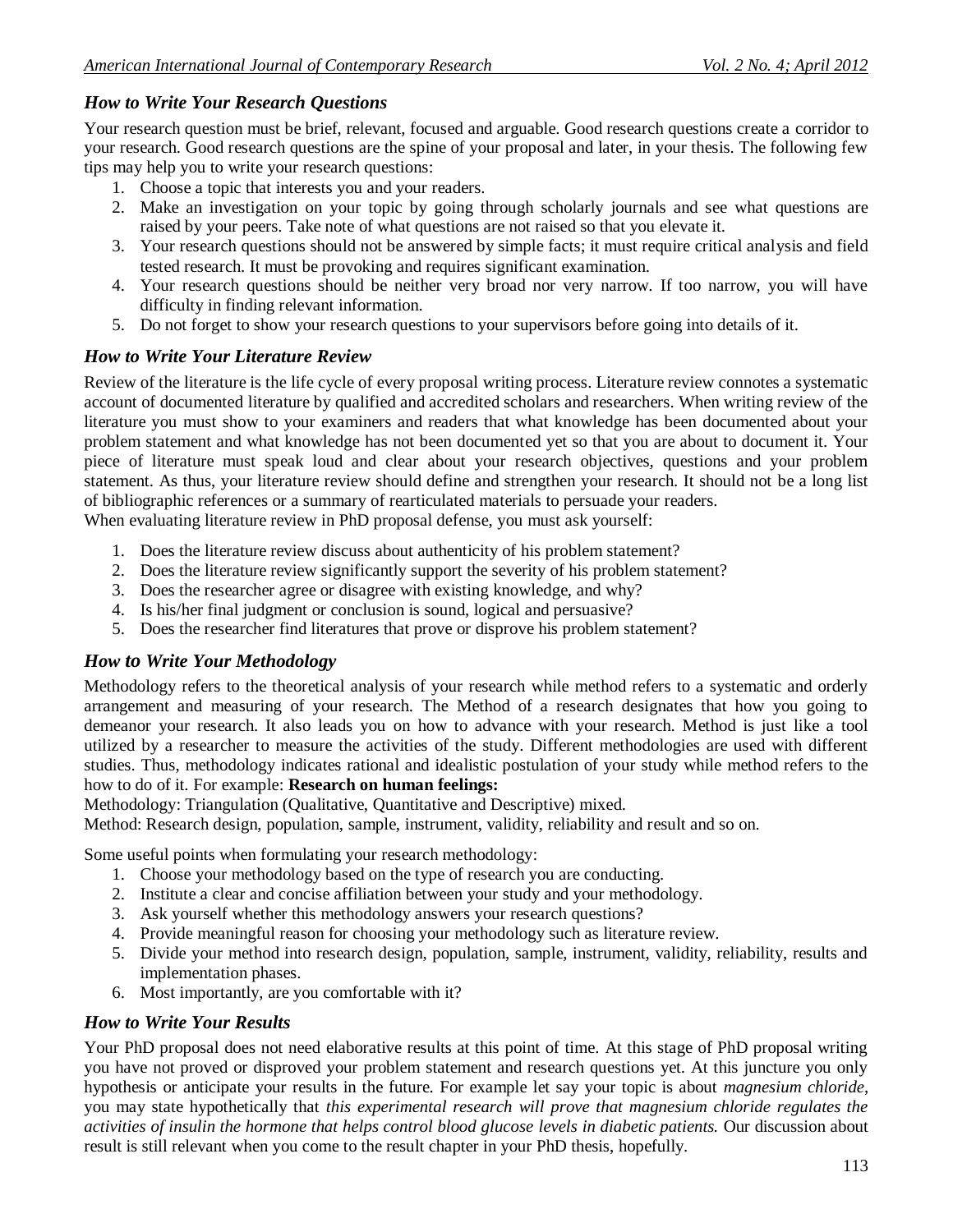Let us presume that you are in result chapter of your thesis:

Congratulations! Now the time has come to reap what you have sown. You have to declare your findings with text as well as with illustrations. You have to illustrate your findings with evidence so that your problem statement and questions are answered clearly. Your results might be negative or positive. Even though it is a negative finding, still is a significant contribution to the existing knowledge. When you are declaring your results never mention the words such as *I, We*, or *I found that*…, *we found that*…, because it is unprofessional for a scholar to boost. Instead you may state, *this research has investigated*….., *this study has found that*…. and so on.

Consider the following when reporting your results:

- 1. Make an introduction (*Few lines*) at the beginning and a summary (*Few lines*) at the end of your result chapter. It is nice to inform your readers that what you are about to do and what you have done so far. Make a habit of doing the same to all of your chapters.
- 2. Analyze your qualitative data (*interviews, survey responses, emails, your own notes, observations, feedback, questionnaires*)and quantitative data (*statistics, percentages and numbers*).Use Statistical Package for Social Sciences (*SPSS*) to analyze (*means, S-D, Frequencies*, *percentages*) your data. If you are not expert in SPSS, hire an expert to do the calculation for you.
- 3. Use deductive (*from general to specific*) and inductive (*from specific to general*) to organize collected data. Organize your data based on your research questions and hypothesis.
- 4. Display your data based on relationships among the collected data and look for supporting evidence.
- 5. Cross check your data few times for reliability and validity.
- 6. So, what did you find from your experimentation? Report without adding any *comments of your own*.
- 7. What were the differences? If you are making a comparison. Use *T-Test* to compare.
- 8. Analyze your findings to see if it answers your research questions and finds a solution to your problem statement. Again, avoid making any comments of your own. Save your energy for the conclusion and discussion chapter. Do not forget to report your results in the present form because it sounds soothing and original. Example: *The interviews indicate that…….result shows that..*

### *How to Write Your Conclusion and Discussion*

Writing a conclusion is as difficult as writing your introduction. One big difference between your introduction and conclusion is that in introduction you pose questions to your audience while in conclusion you answer those questions. However, one must remember that a conclusion is not a summary of your introduction even though a paragraph may be the summary of the whole proposal. In discussion, you interpret your results and bridge the gap that you promised to do when formulating your Hypothesis.

In summarizing your conclusion and discussion, the following may be of help:

- 1. Explain in plain English what we understand now that we did not understand before. Write for your readers not for yourself. Never mention the words I, We or I found that and so on.
- 2. Interpret your problem statement and show with evidence from your literature review section that you have indeed bridged a major gap in knowledge.
- 3. Interpret your hypothesis and problem statement with evidence from your literature review section and give logical reasoning that what you have claimed is in fact true (*Don't worry*; *if it is negative or positive still significant*). For example, a study claimed that *Magnesium chloride is not the solution for depression*. However, your experimental results show that magnesium chloride is in fact the solution for fighting severe depression. Here you are! Start reasoning and give evidence from scholarly publications that support your hypothesis. Those supportive references should be in your literature review chapter.
- 4. Discuss and reason about the significant contribution of your experimental research and argue that you have solved a major problem if not it would have continued in the future.
- 5. Make sure that you reconnect your claims with lots of documented evidence from your literature review to interpret your findings. Lastly do not forget to be concise and to the point, no more no less.